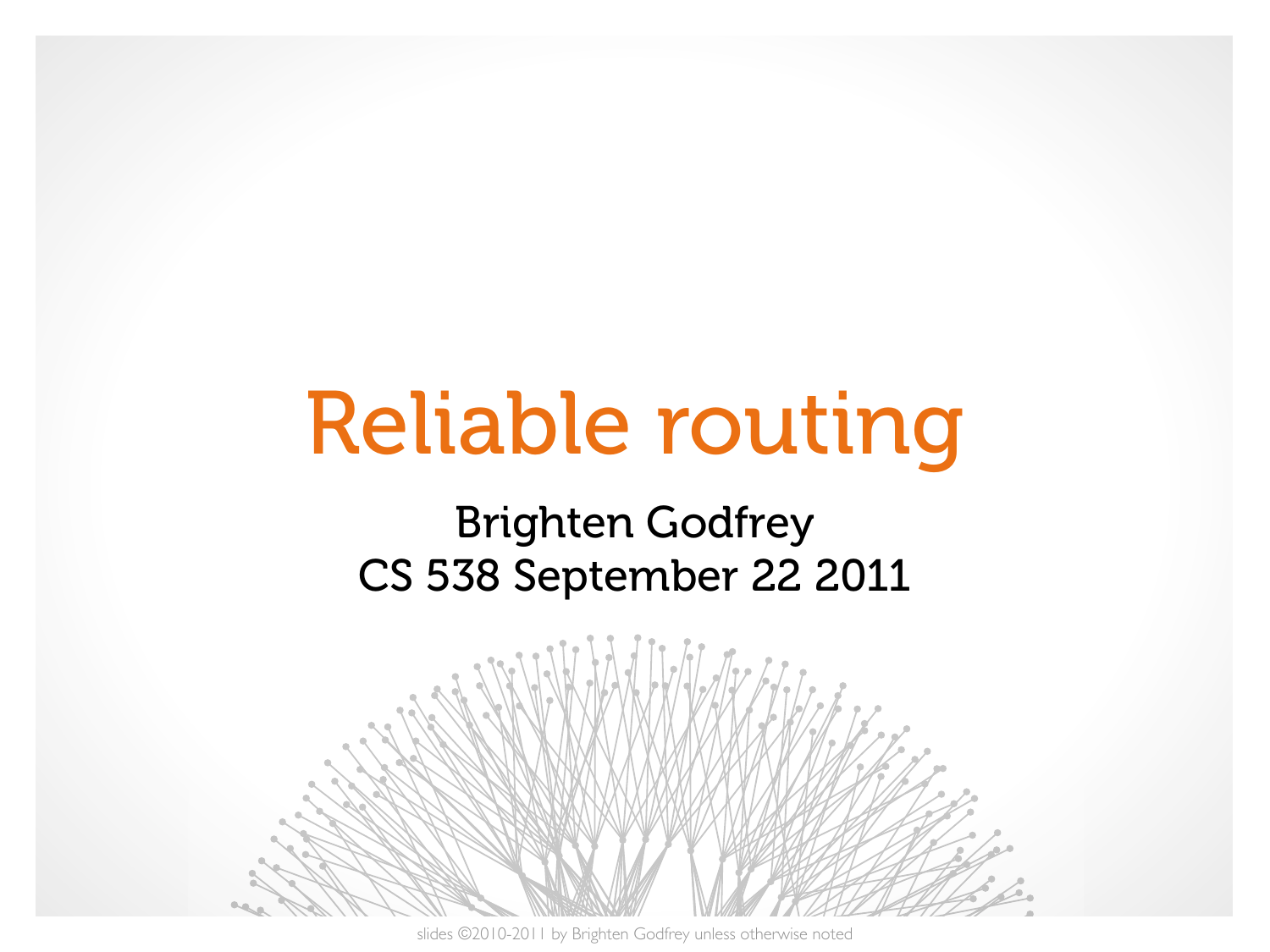#### The Internet is messy in practice

- Transient loops
- Persistent loops
- Asymmetry
- Instability

### How to look inside a black box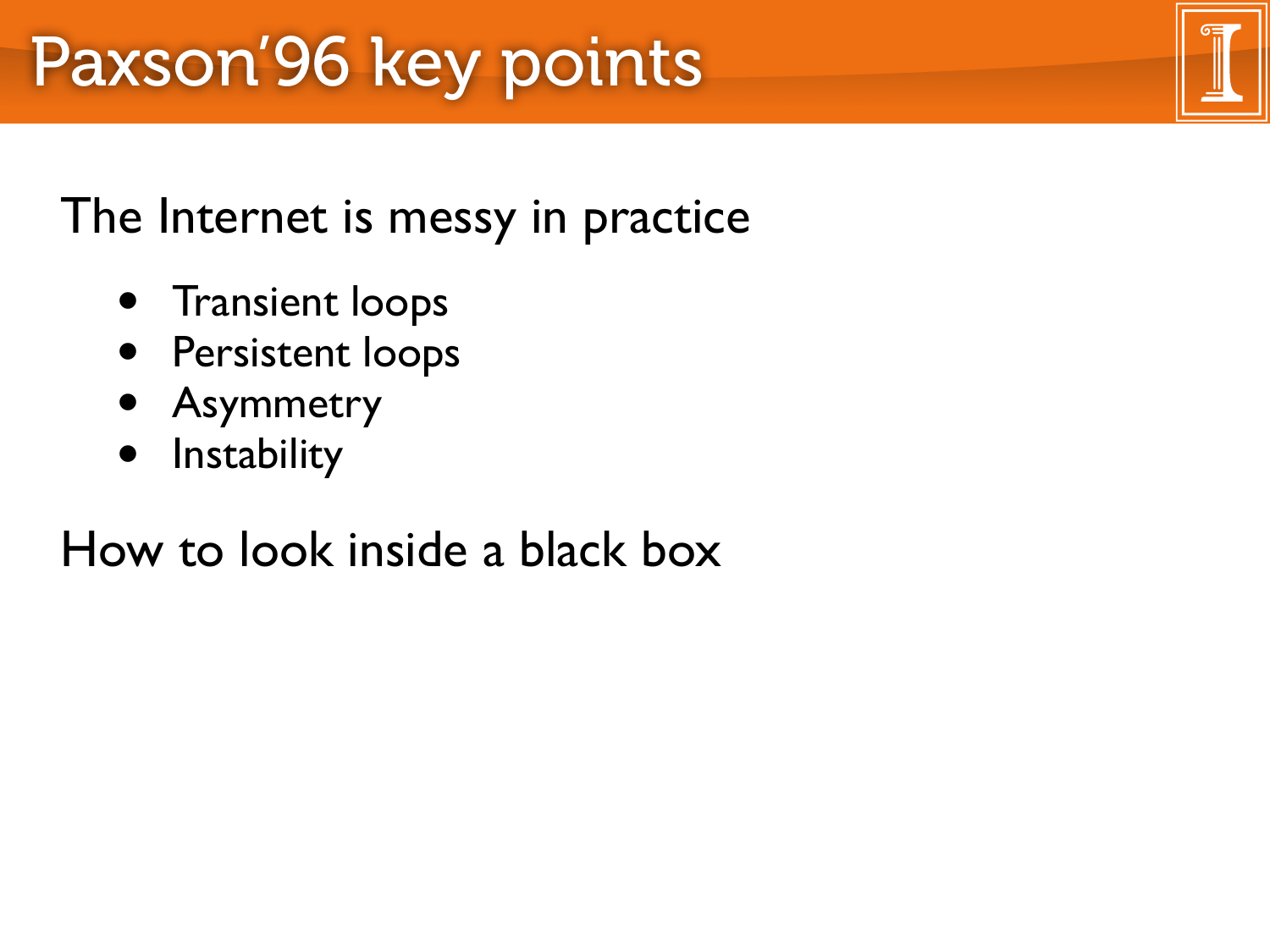End-to-end measurement from vantage points combined with careful statistics

- A standard for the field
	- End-to-End Effects of Internet Path Selection [Savage '99]
	- RON [Anderson '01]
	- Related area: network tomography

Many resources now available

• PlanetLab, Seattle P2P testbed, RouteViews, DIMES, CAIDA, ...

| Name    | Description                                               |
|---------|-----------------------------------------------------------|
| adv     | Advanced Network & Services, Armonk, NY                   |
| austr   |                                                           |
|         | University of Melbourne, Australia                        |
| austr2  | University of Newcastle, Australia                        |
| batman  | National Center for Atmospheric Research, Boulder, CO     |
| bnl     | Brookhaven National Lab, NY                               |
| bsdi    | Berkeley Software Design, Colorado Springs, CO            |
| connix  | Caravela Software, Middlefield, CT                        |
| harv    | Harvard University, Cambridge, MA                         |
| inria   | INRIA, Sophia, France                                     |
| korea   | Pohang Institute of Science and Technology, South Korea   |
| 1b1     | Lawrence Berkeley Lab, CA                                 |
| lbli    | LBL computer connected via ISDN, CA                       |
| mid     | MIDnet, Lincoln, NE                                       |
| mit     | Massachusetts Institute of Technology, Cambridge, MA      |
| ncar    | National Center for Atmospheric Research, Boulder, CO     |
| near    | NEARnet, Cambridge, Massachusetts                         |
| nrao    | National Radio Astronomy Observatory, Charlottesville, VA |
| oce     | Oce-van der Grinten, Venlo, The Netherlands               |
| panix   | Public Access Networks Corporation, New York, NY          |
| pubnix  | Pix Technologies Corp., Fairfax, VA                       |
| rain    | RAINet, Portland, Oregon                                  |
| sandia  | Sandia National Lab, Livermore, CA                        |
| sdsc    | San Diego Supercomputer Center, CA                        |
| sintef1 | University of Trondheim, Norway                           |
| sintef2 | University of Trondheim, Norway                           |
| sri     | SRI International, Menlo Park, CA                         |
| ucl     | University College, London, U.K.                          |
| ucla    | University of California, Los Angeles                     |
| ucol    | University of Colorado, Boulder                           |
| ukc     | University of Kent, Canterbury, U.K.                      |
| umann   | University of Mannheim, Germany                           |
| umont   | University of Montreal, Canada                            |
| unij    | University of Nijmegen, The Netherlands                   |
| usc     | University of Southern California, Los Angeles            |
| ustutt  | University of Stuttgart, Germany                          |
| wustl   | Washington University, St. Louis, MO                      |
| xor     | XOR Network Engineering, East Boulder, CO                 |

[Paxson's vantage points]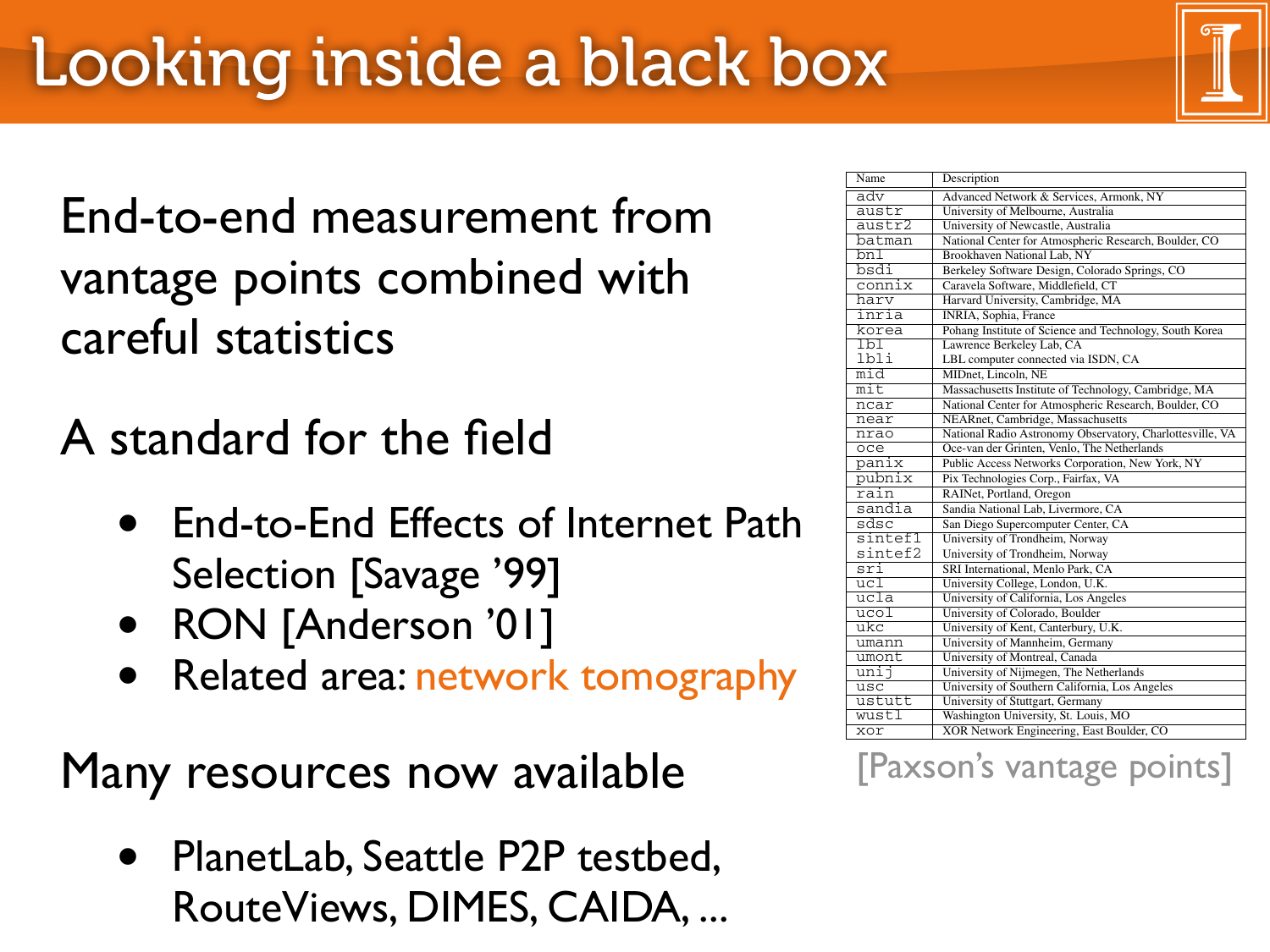It is possible to avoid transient routing problems

- BGP, OSPF, RIP, ISIS, ..., all have loops & black holes during convergence
- but that is not fundamentally necessary

Don't wait for global convergence

- Separate functions: long-term topology distribution, handling transient changes
- Trick: carry topology updates in packet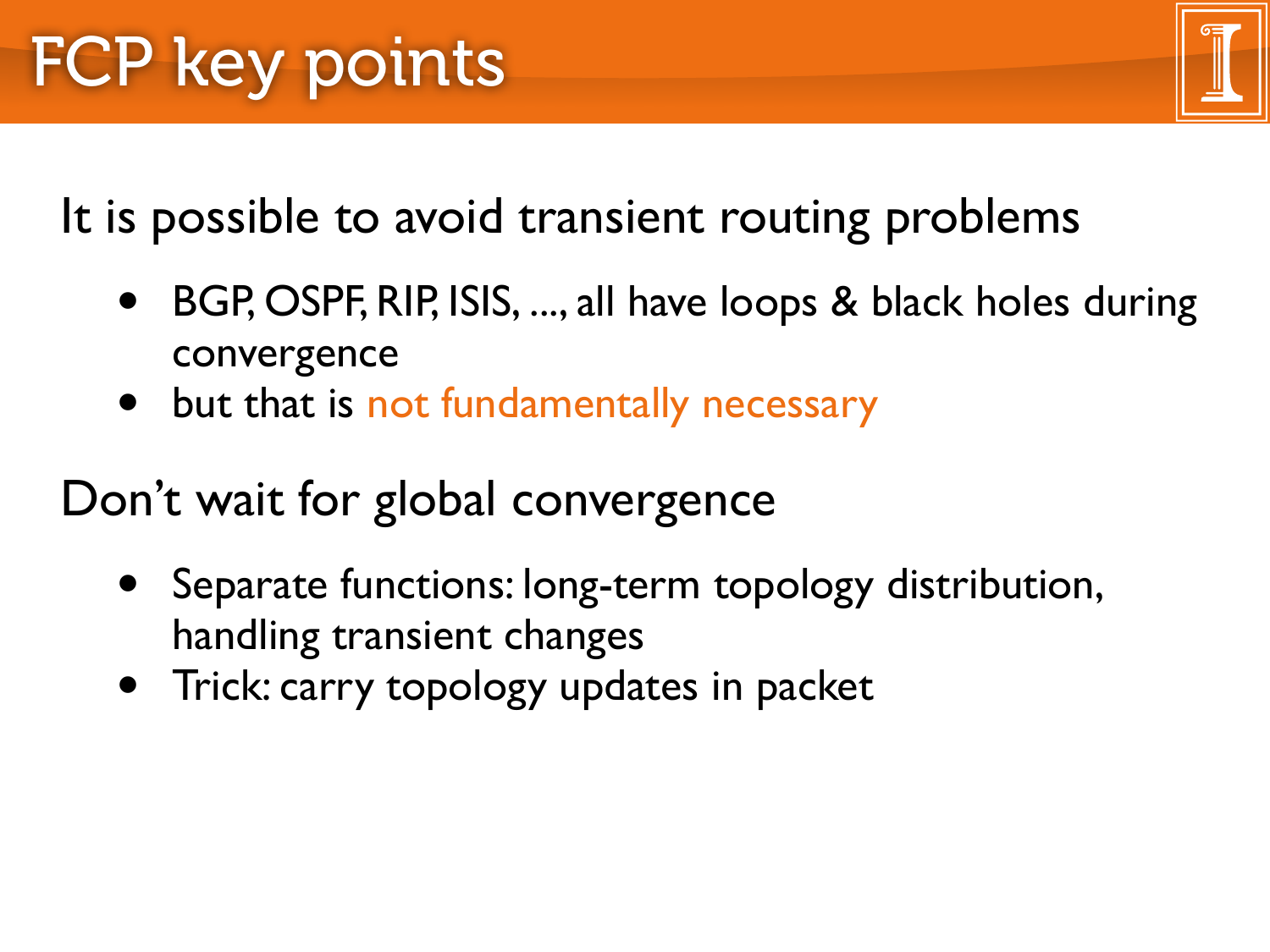Comments on related work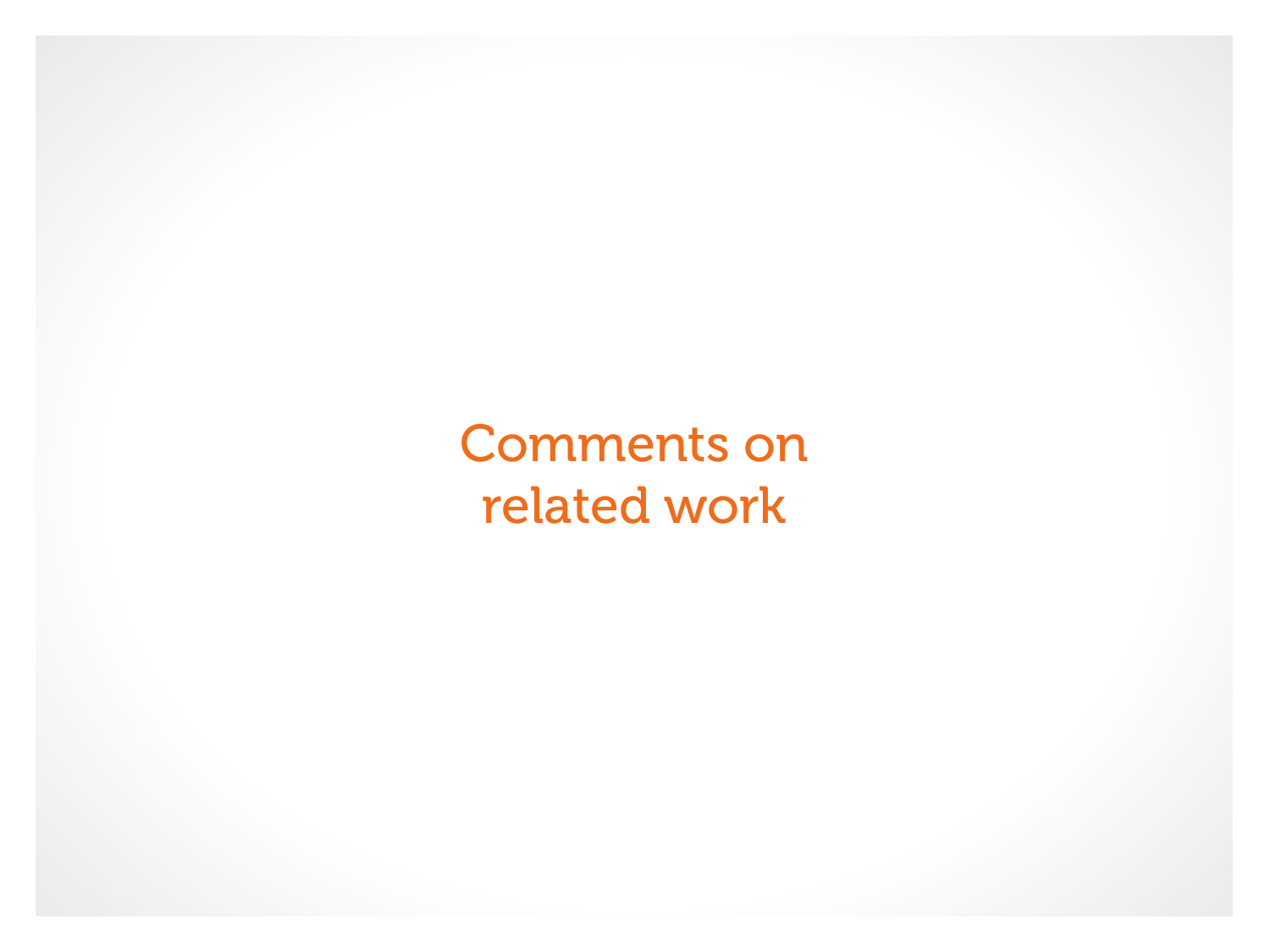Clear comparison with past work is essential

- helps reviewers understand your contribution
- helps you focus the direction of your research

"Related" includes work that solves similar problems

- Not just work that uses the same combination of tools
- Weak: *"Most of the past work doesn't use a phrange combitulator or just uses one, but we use two."*
- Strong: *"[3] has high throughput, but cannot react to dynamics. No work has both high throughput and fast reaction."*
- Connect with unmet objectives that matter to people